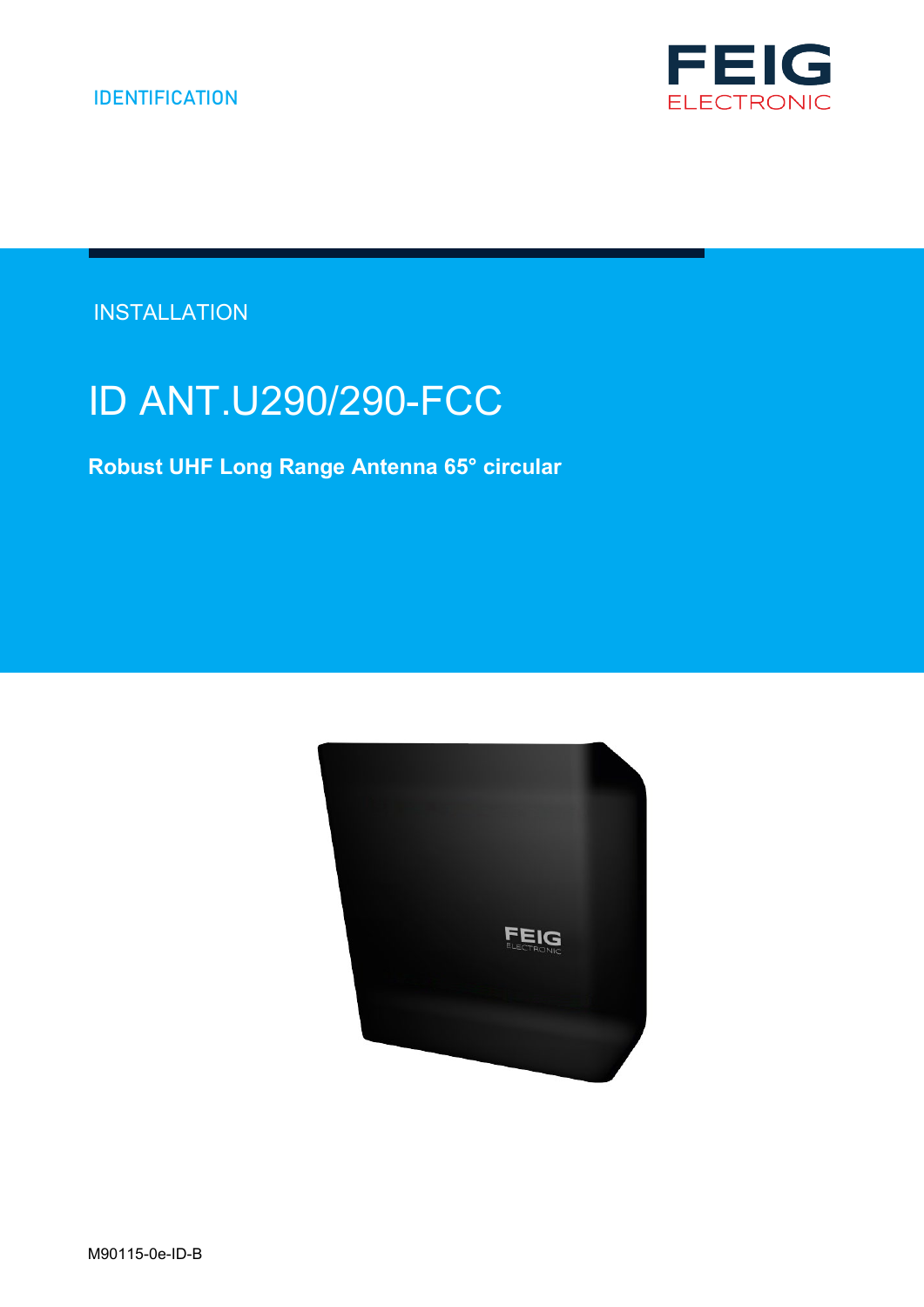### **Note**

© Copyright by FEIG ELECTRONIC GmbH Lange Strasse 4 D-35781 Weilburg (Germany) Tel.: +49 6471 3109-0 [http://www.feig.de](http://www.feig.de/) [identification-support@feig.de](mailto:identification-support@feig.de)

With the edition of this document, all previous editions become void. Indications made in this manual may be changed without previous notice.

Copying of this document and giving it to others and the use or communication of the contents thereof are forbidden without express authority. Offenders are liable to the payment of damages. All rights are reserved in the event of the grant of a patent or the registration of a utility model or design.

Composition of the information in this document has been done to the best of our knowledge. FEIG ELECTRONIC GmbH does not guarantee the correctness and completeness of the details given in this manual and may not be held liable for damages ensuing from incorrect or incomplete information. Since, despite all our efforts, errors may not be completely avoided, we are always grateful for your useful tips.

The instructions given in this manual are based on advantageous boundary conditions.

FEIG ELECTRONIC GmbH does not give any guarantee promise for perfect function in cross environments and does not give any guarantee for the functionality of the complete system which incorporates the subject of this document.

FEIG ELECTRONIC GmbH calls explicit attention that devices which are subject of this document are not designed with components and testing methods for a level of reliability suitable for use in or in connection with surgical implants or as critical components in any life support systems whose failure to perform can reasonably be expected to cause significant injury to human health. To avoid damage, injury or death the user or application designer must take reasonably prudent steps to protect against system failures.

FEIG ELECTRONIC GmbH assumes no responsibility for the use of any information contained in this document and makes no representation that they are free of patent infringement. FEIG ELECTRONIC GmbH does not convey any license under its patent rights nor the rights of others.

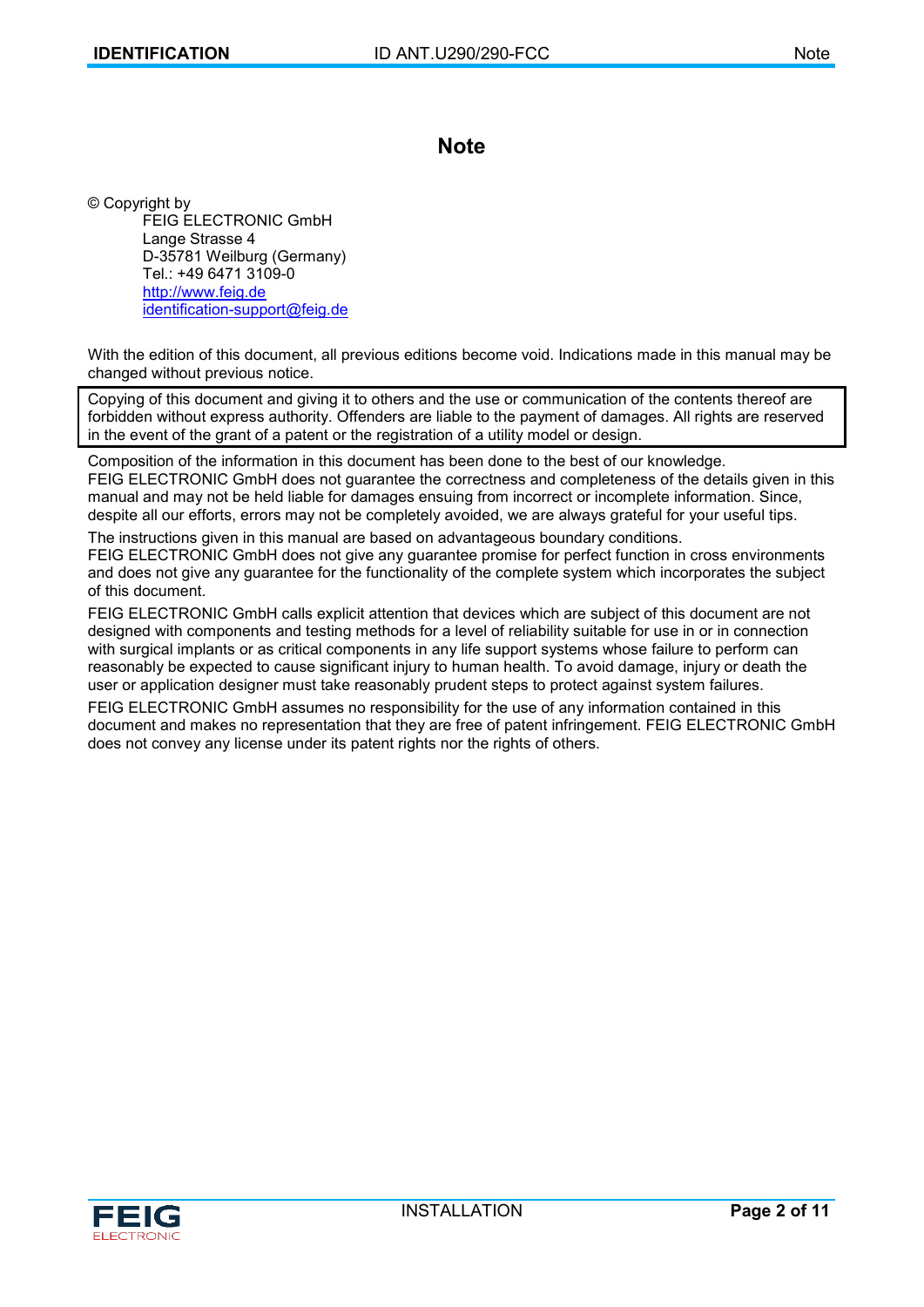# **Contents**

| 1                | <b>Safety Instructions</b>                  | 4  |
|------------------|---------------------------------------------|----|
| $\mathbf{2}$     | Performance Features of ID ANT.U290/290-FCC | 5  |
| $\mathbf{3}$     | <b>Installation</b>                         | 6  |
| $\boldsymbol{4}$ | <b>Accessories</b>                          | 8  |
| 5                | <b>VSWR</b>                                 | 9  |
| 6                | <b>Beamwidth</b>                            | 10 |
| $\overline{7}$   | <b>Technical Data</b>                       | 11 |

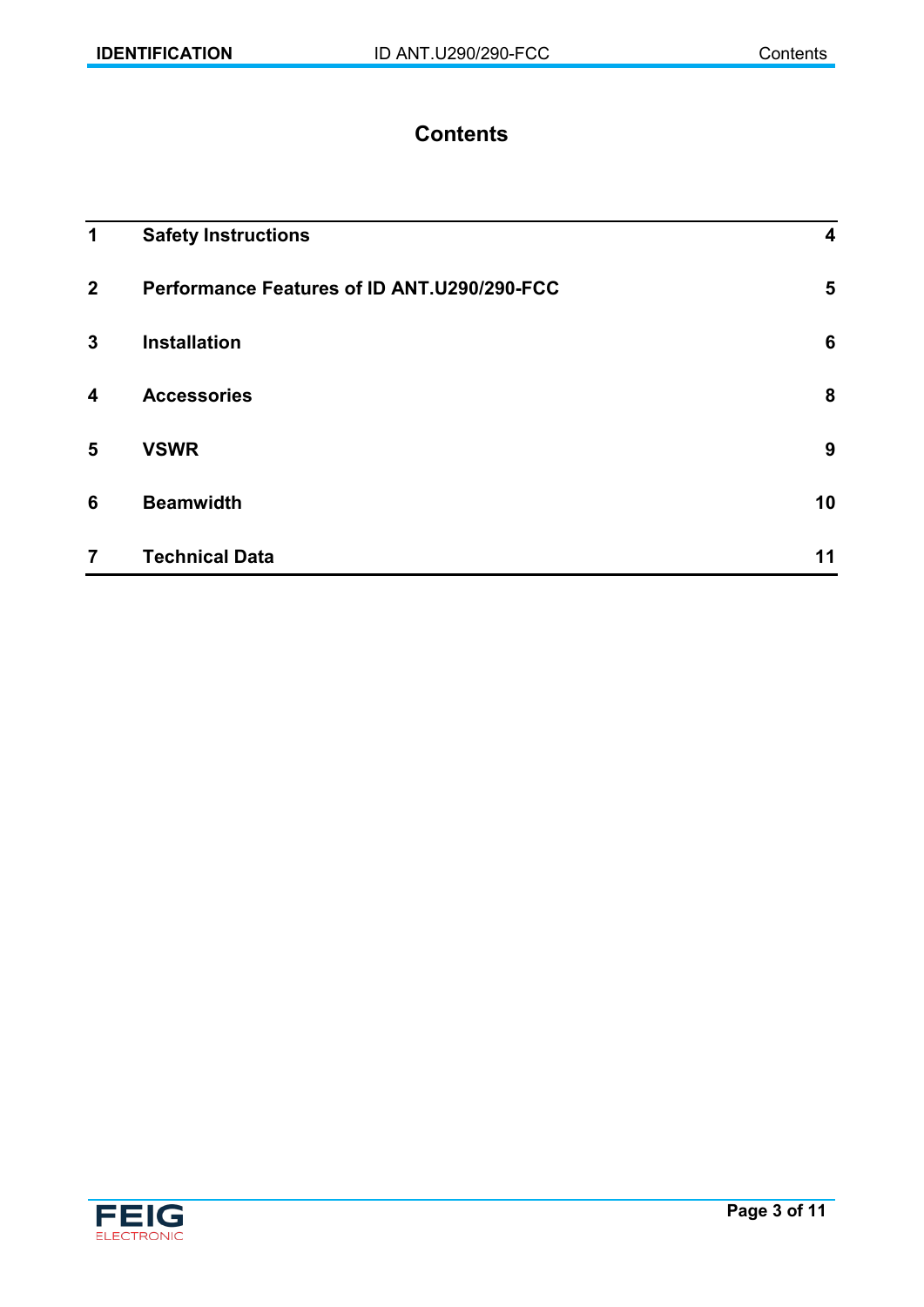# <span id="page-3-0"></span>**1 Safety Instructions**

- The device may only be used for the intended purpose designed by the manufacturer.
- The manual must be read thoroughly and kept safe and accessible for all users.
- ► Unauthorized changes and the use of spare parts and additional devices which have not been sold or recommended by the manufacturer may cause fire, electric shocks or injuries. Such unauthorized measures shall exclude any liability by the manufacturer.
- ► The liability-prescriptions of the manufacturer in the issue valid at the time of purchase are valid for the device. The manufacturer shall not be held legally responsible for inaccuracies, errors, or omissions in the manual or automatically set parameters for a device or for an incorrect application of a device.
- ► Repairs may only be executed by the manufacturer.
- ► Installation, operation and maintenance procedures should only be carried out by qualified personnel.
- ► Use of the device and its installation must be in accordance with national legal requirements and local electrical codes.
- ► When working on devices the valid safety regulations must be observed.
- ► Prevent children and unauthorized persons from accessing the device.
- ► Equipment is intended for use only in restricted access area.
- ► Special advice for carriers of cardiac pacemakers:

Although this device doesn't exceed the valid limits for electromagnetic fields you should keep a minimum distance of 25 cm between the device or the antenna and your cardiac pacemaker.

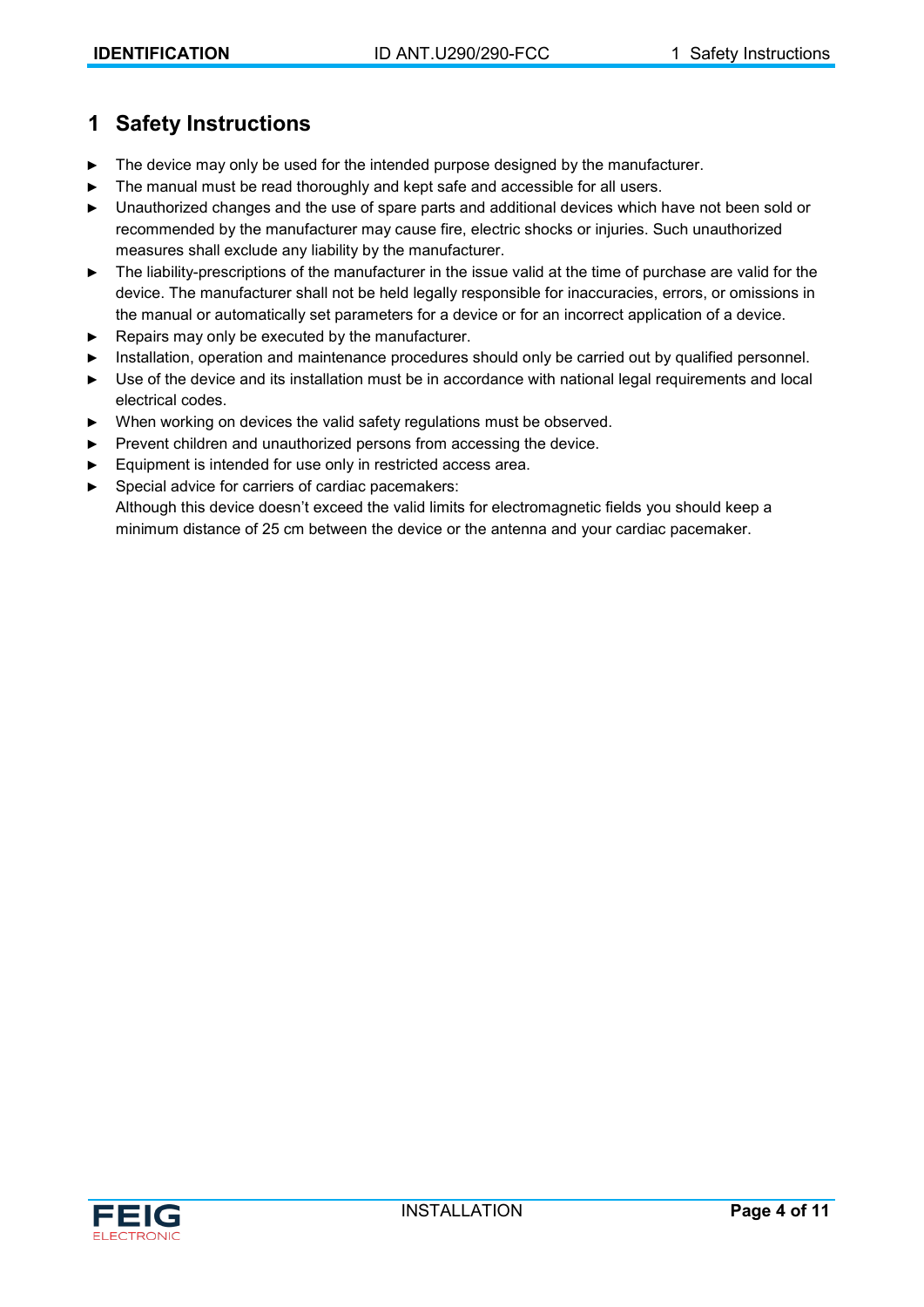# <span id="page-4-0"></span>**2 Performance Features of ID ANT.U290/290-FCC**

The antenna ID ANT.U290/290-FCC is a circular polarized antenna and can be used at operating frequencies in the UHF range from 902 MHz – 928 MHz.

Due to the circular polarization a reading of transponders is possible in random orientations.

The antenna is optimized for the UHF frequency band dedicated to RFID applications under FCC. In this frequency band the antenna offers best possible reading performance.

| Description         | Frequency         | Order Number   |
|---------------------|-------------------|----------------|
| ID ANT.U290/290-FCC | 902 MHz - 928 MHz | 5236.000.10.00 |

Table 1: Ordering Information – Antenna

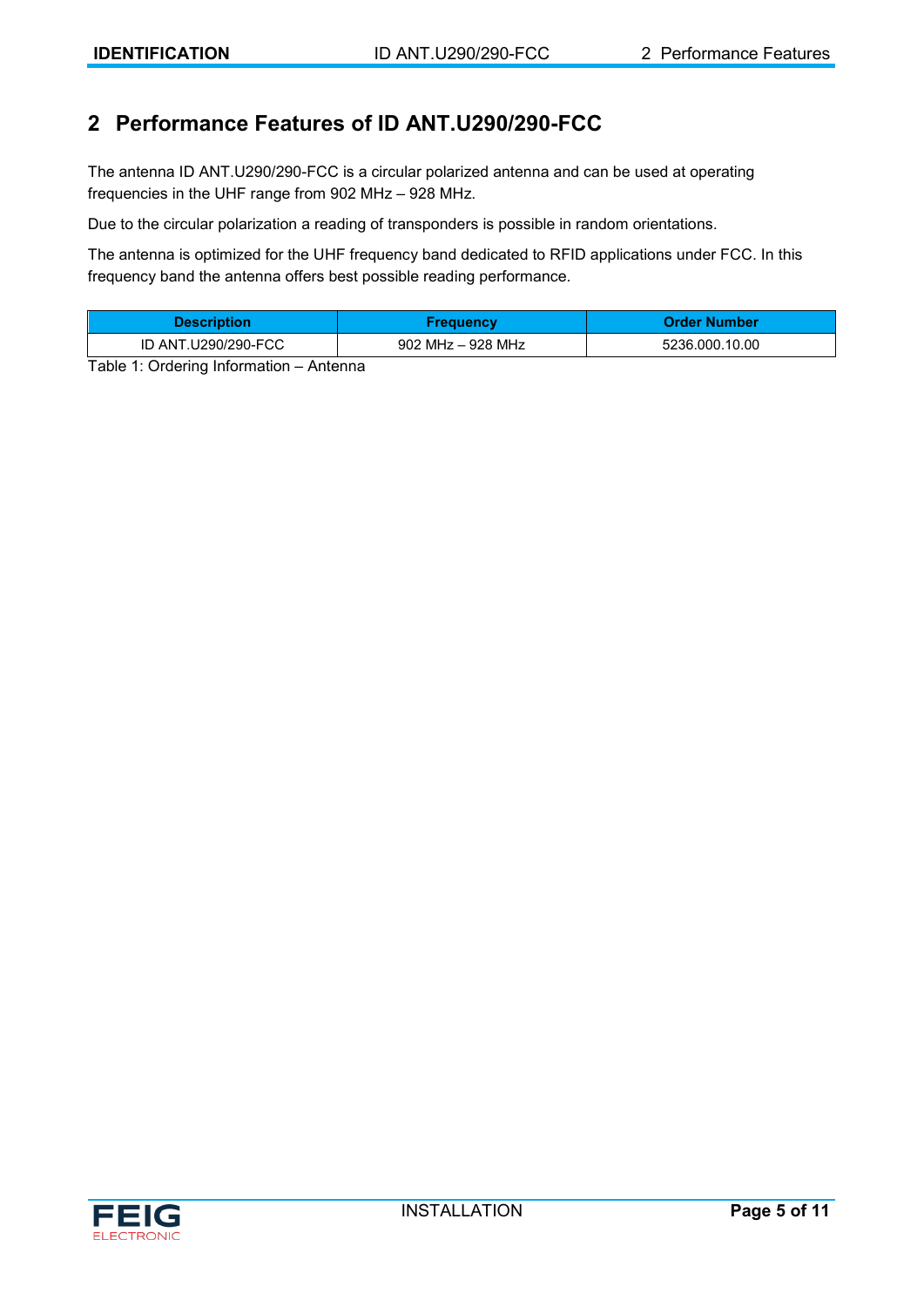## <span id="page-5-0"></span>**3 Installation**

The ID ANT.U290/290-FCC is designed to be mounted outdoors. Four holes for M5 screws are provided on the backside of the housing for mounting on a VESA bracket. The screws used should have a screw-in depth of maximum 8 mm (0.3"). For secondary protection the antenna can be secured by means of an eye bolt, that should be fixed with screw locking varnish, and e.g. a wire rope. The suitable accessory ID ANT.UEB-A can be purchased from FEIG ELECTRONIC.



Fig. 1: Dimensional drawing – back view

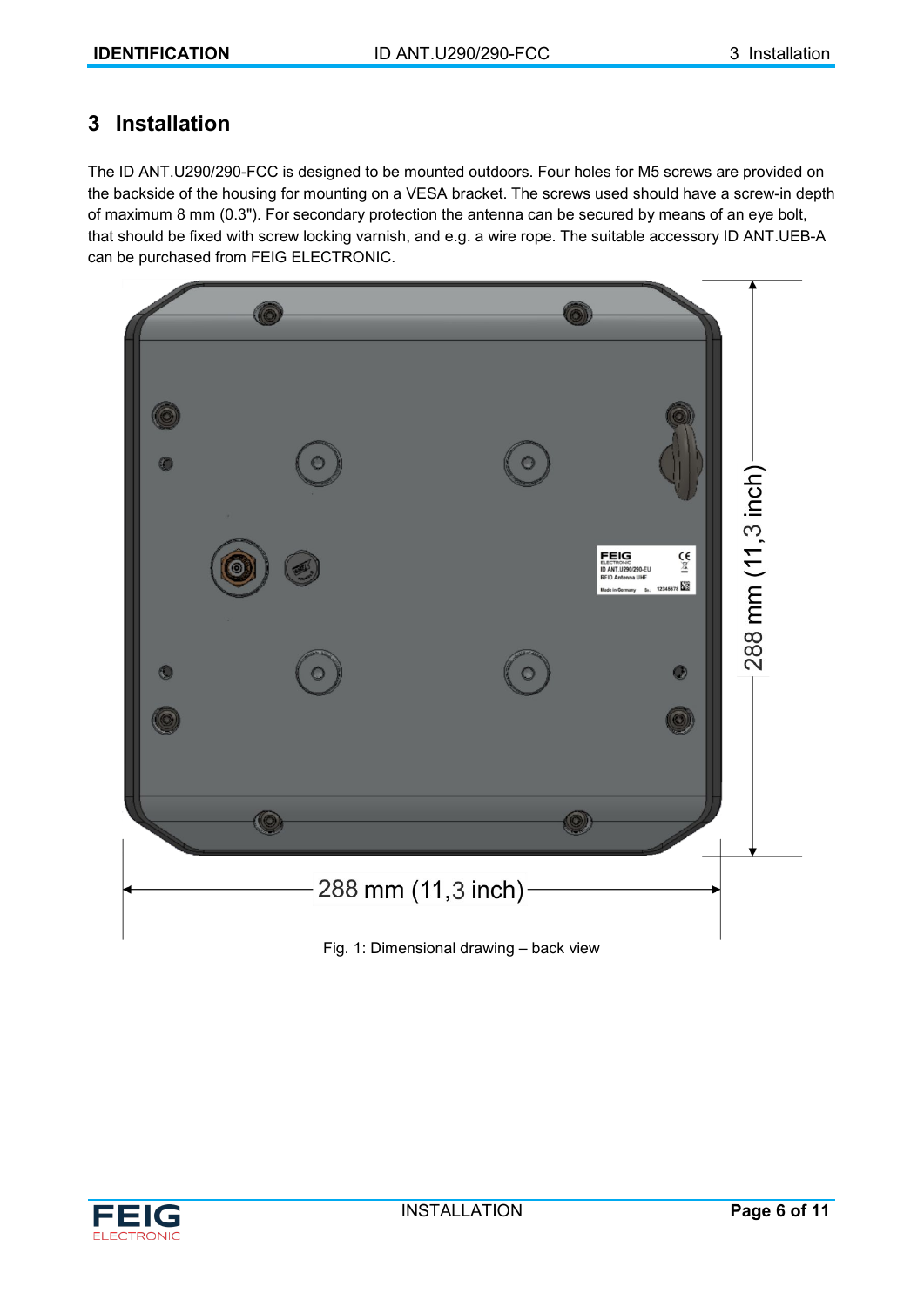

#### Fig. 2: Dimensional drawing - side view

#### *A CAUTION:*

- *Do not exceed the bending radius of the connection cable (15 mm static, 30 mm dynamic) to prevent damage and a decrease of the antenna performance.*
- *To keep the full protection class and to prevent performance losses of the antenna it needs to be ensured that the screw plug is not damaged.*

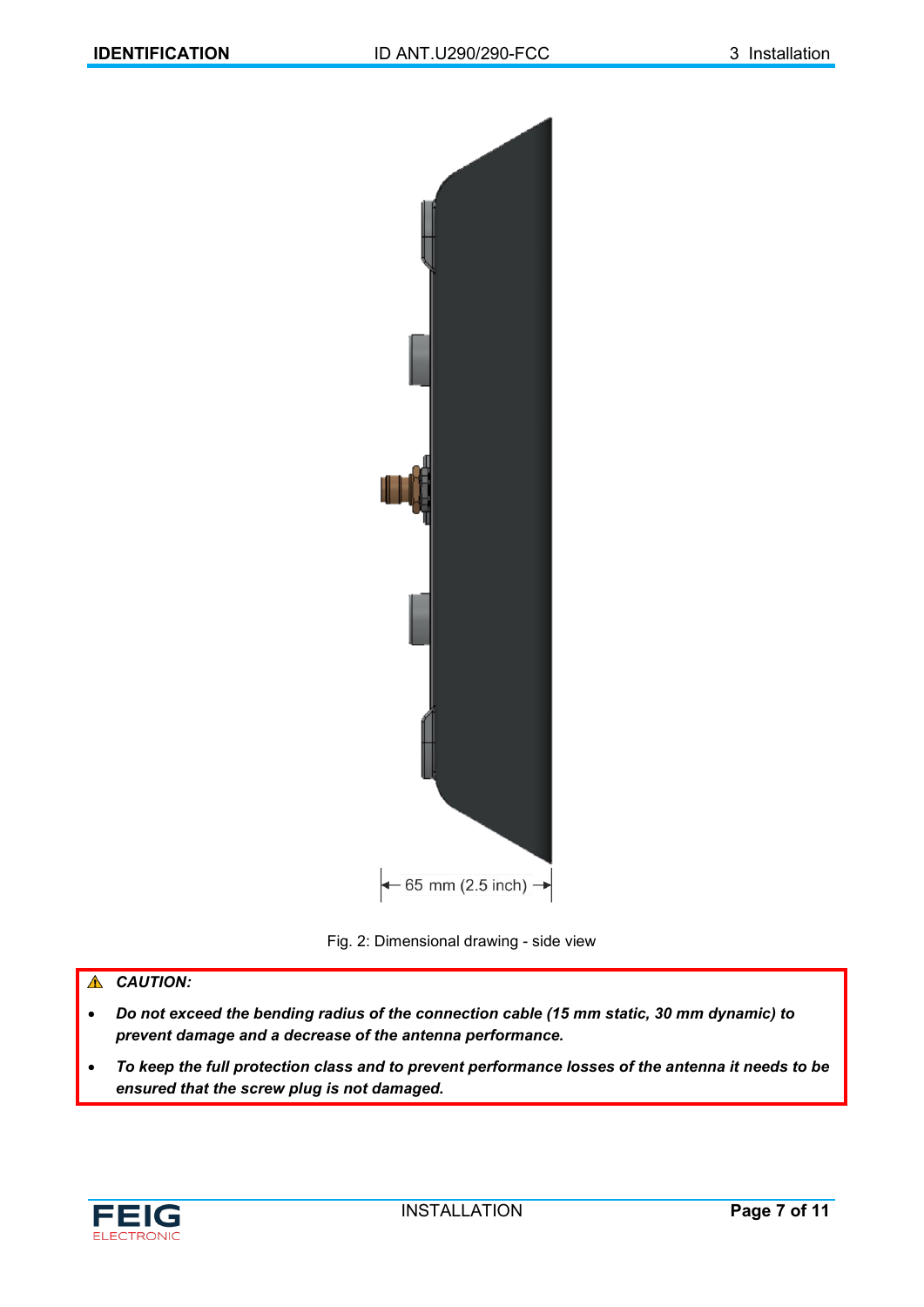## <span id="page-7-0"></span>**4 Accessories**

For the ID ANT.U290/290-FCC following optional accessories are available:

| <b>Order Number</b> | <b>Article</b>        | <b>Description</b>                                  |
|---------------------|-----------------------|-----------------------------------------------------|
| 5241.001.00         | ID ANT.C2-B           | UHF Antenna Cable SMA/TNC 2 m                       |
| 5241.002.00         | ID ANT.C6-B           | UHF Antenna Cable SMA/TNC 6 m                       |
| 5243.001.00         | ID ANT.C2-C           | UHF Antenna Cable R-TNC/TNC 2 m                     |
| 5243.002.00         | ID ANT.C6-C           | UHF Antenna Cable R-TNC/TNC 6 m                     |
| 5335.000.00         | ID ANT.C6-x           | UHF Antenna Extension Cable TNC/TNC 6 m             |
| 5254.000.00         | ID ANT.UEB-A Eye Bolt | M6 eye bolt for secondary protection, PU: 10 pieces |

*NOTE:*

*The maximum tightening torque of the TNC jack is 0,45 Nm (4.0 lbf in).*

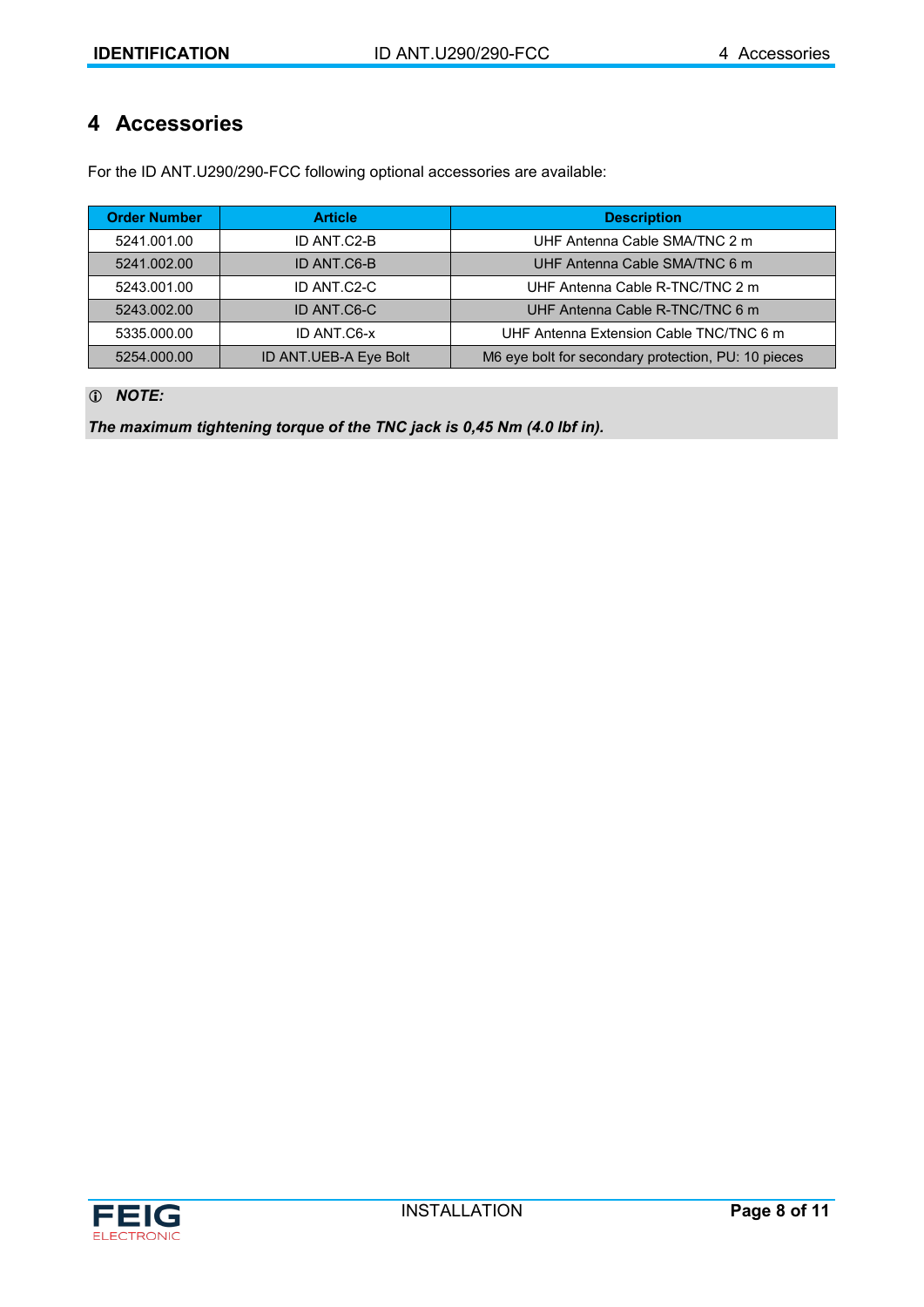# <span id="page-8-0"></span>**5 VSWR**

The typical VSWR of the antenna ID ANT.U290/290-FCC is < 1,2:1.

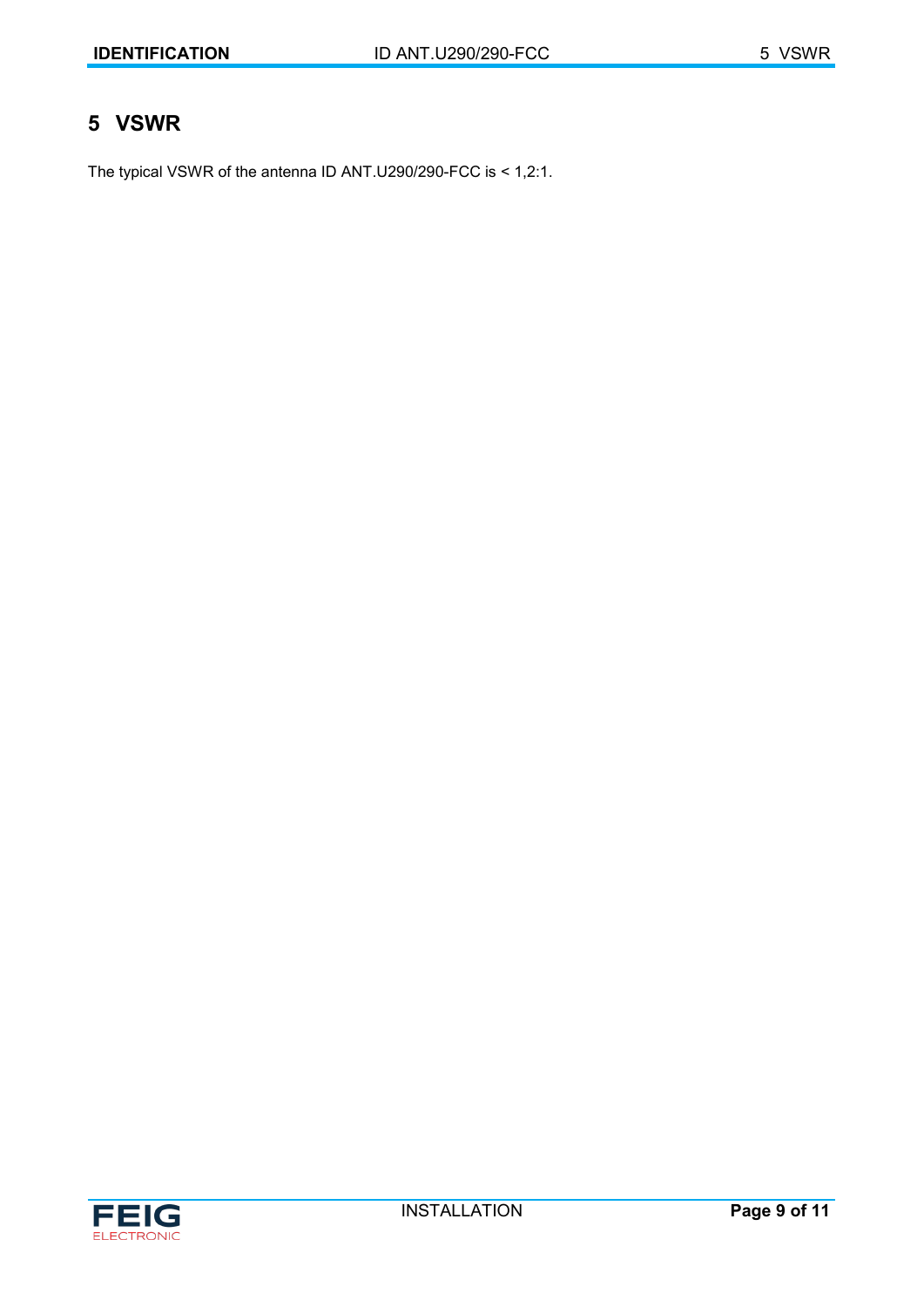# <span id="page-9-0"></span>**6 Beamwidth**

The 3 dB beamwidth of the antenna is 65 ° x 65 °.